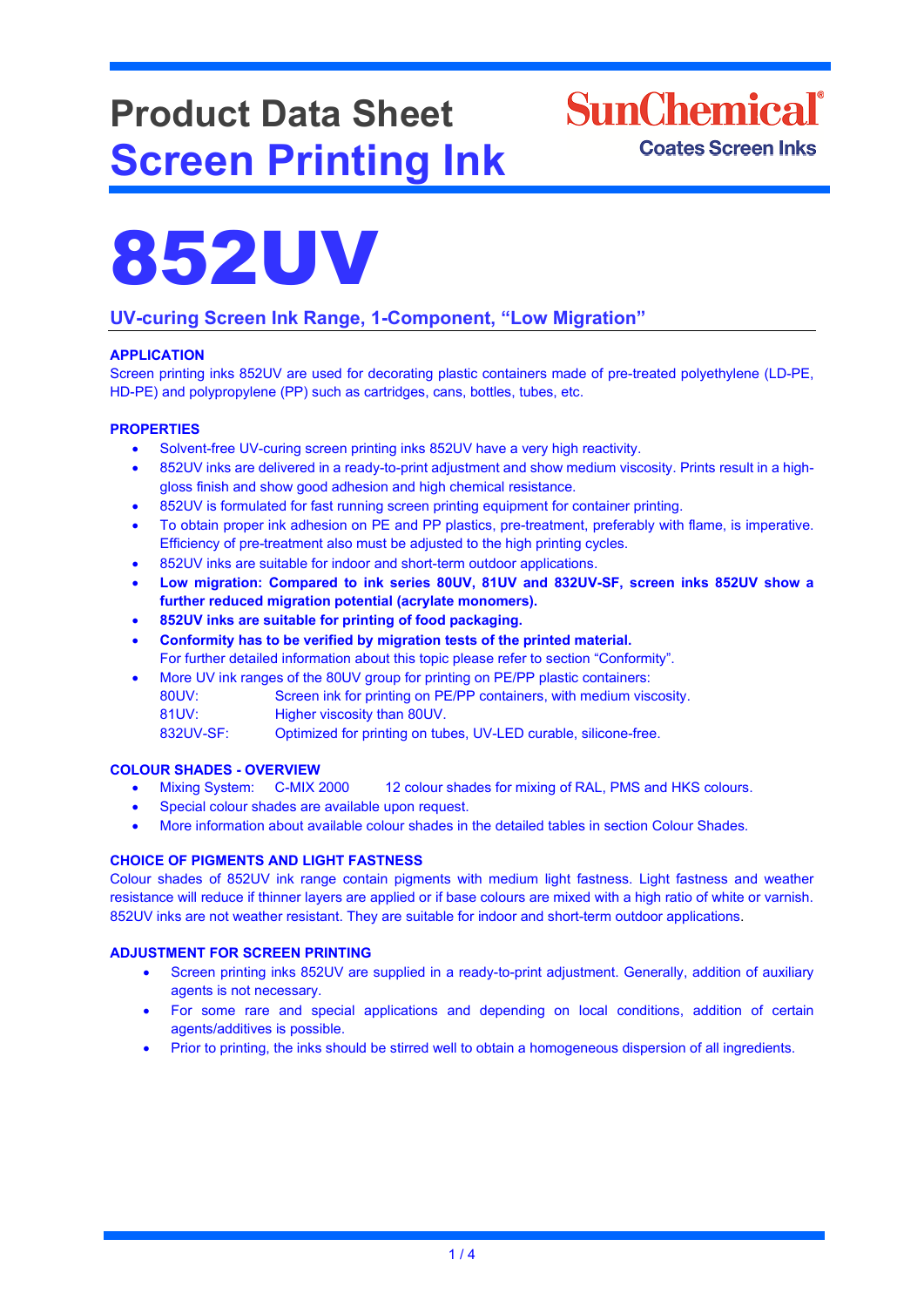#### **AUXILIARY AGENTS**

| <b>Application</b>               | <b>Product</b>        | <b>Addition in %</b><br>by weight | <b>Additional Information</b> |
|----------------------------------|-----------------------|-----------------------------------|-------------------------------|
| <b>Viscosity increase</b>        | Thickening powder     | $1 - 2 \%$                        | <b>Stir with mixer</b>        |
| Matting                          | <b>Matting powder</b> | $5 - 10%$                         | <b>Stir with mixer</b>        |
| Reactivity increase LAB-N 561912 |                       | $1 - 3%$                          | Photoinitiator                |

#### **OVERPRINTING**

Generally, it is not necessary to overprint 852UV inks with varnish. If required, however, overprinting with varnish 852UV/E50 is possible.

#### **BRONZE COLOURS**

The following bronze colours with a stable shelf life are available upon request:

- Silver: 852UV 79/Standardsilber
- Gold: gold colours according to PMS C upon request.

#### **DRYING / UV-CURING**

- 852UV inks only dry/cure under UV-radiation.
- Suitable UV-driers with Hg medium-pressure lamps (250 400 nm) and an efficiency between 120 and 200 W/cm have to be used.
- Preferably, use reflectors with a focussed radiation.
- Ensure an even radiation (intensity/distance to the lamps) of the whole printed image.
- Curing parameter depend on thickness of printed ink layer, colour, substrate or substrate quality and temperature as well as construction and performance of the UV drier.
- Curing energy required depends on number of printed ink layers (check intermediate adhesion), printed layer thickness, colour and type of substrate. Hence, printers should determine the exact required energy with their own UV-drier.
- **UV-curing energy guide values:**  (printed with 150-*31* fabric*,* white substrate) **UV-energy: approx. 100 mJ/cm²**

(measured with Kühnast UV-integrator, 250 – 410 nm, max. 365 nm)

**Printing speed: up to 100 cycles/min.** (with a container printing equipment).

#### • **Note: Overprinting of several ink layers**:

Due to the very high reactivity and cross-linkage of the ink, it is possible to print with high cycle speeds. However, there is only a small period of time for safe overprinting (intermediate adhesion) of previously printed ink layers. Therefore, multicolour motives with overlapping ink layers should be printed "inline" in one pass on multicolour printing equipment with a corresponding number of inking units/print stations.

• Adhesion should only be checked several minutes after curing. Due to the post-curing process of the ink and depending on the substrate, sufficient adhesion may sometimes only be achieved after up to 24 hours.

#### **SCREEN FABRIC / STENCILS**

852UV inks are formulated for printing with fabrics of 140 – 190 threads/cm. Printability and especially UV-curing properties with coarser fabrics should be evaluated by corresponding trials.

All copy emulsions and capillary films suitable for solvent based and UV-curing screen inks can be used, such as our program of SunCoat or Murakami products.

#### **CLEANING**

Uncured UV inks can be removed from stencils and tools using our solvent based universal cleaning agents of the URS range.

Cleaning of cured UV inks is very time-consuming and hardly ever possible.

Note: As the acrylates contained in these UV inks may cause skin irritation, clean contaminated skin with water and soap immediately. Remove and clean contaminated clothing straightaway.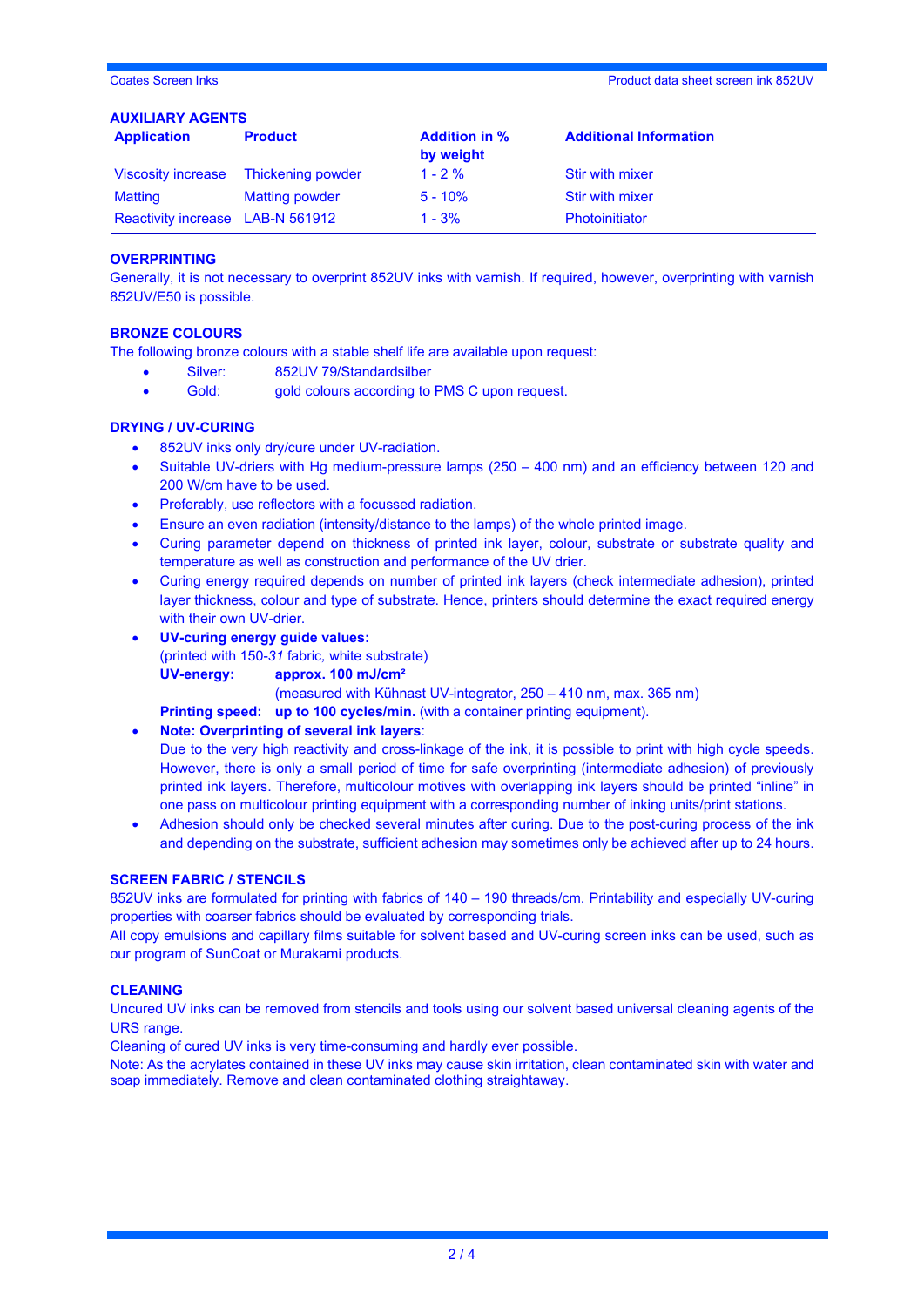Coates Screen Inks Product data sheet screen ink 852UV

#### **PACK SIZE**

Screen printing inks 852UV are delivered in 1 and 5 kilo containers. Other pack sizes are available upon request.

#### **SHELF LIFE**

In closed original containers, 852UV inks generally have a shelf life of 2 years from date of production. For exact date of expiry, please refer to the label.

#### **SAFETY DATA SHEETS**

Read safety data sheet prior to processing. Safety data sheets comply with Regulation (EC) No. 1907/2006 (REACH), Appendix II.

#### **CLASSIFICATION AND LABELLING**

Hazard classification and labelling comply with Regulation (EC) No. 1272/2008 (CLP/GHS).

#### **CONFORMITY**

Coates Screen Inks GmbH does not use any of the substances or mixtures for the production of printing inks, which are banned according to the EUPIA (European Association of the Printing Inks Industry) exclusion policy. Further compliance confirmations are available upon request.

#### **Conformity according to EUPIA list "EuPIA Suitability List of Photoinitiators and Photosynergists for Food Contact Materials – May 2019".**

Printing inks and varnishes of 852UV ink range only contain photoinitiators mentioned in that list and which can potentially be used in printing inks for food contact materials. Follow instructions given in document "Statement of Composition of 852UV screen printing inks and varnishes".

Based on present experiences the required photoinitiator threshold values of these screen printing inks can comply with the limit values when processed following good manufacturing practice. The printer is responsible for the properties of the finished ink film. We recommend to carry out a migration analysis of the printed parts.

*Based on a concrete sample application Coates Screen Inks GmbH can provide evidence that it is principally possible to print on food packaging with ink range 852UV in compliance with legal requirements. Coates Screen has commissioned a migration analysis for this sample application. This analysis combined with a risk assessment has confirmed that health risks due to substances migrating from the printing ink can be excluded. Such results and assessments are specific to material and application and must be carried out for each individual application. They cannot be applied or derived for any changes of conditions and parameters.* 

#### **ADDITIONAL INFORMATION ABOUT OUR PRODUCTS**

| Product data sheets: | Auxiliary Agents for UV-Curing Screen Printing Inks  |
|----------------------|------------------------------------------------------|
| <b>Brochures:</b>    | <b>UV-Curing Screen Printing Inks</b>                |
| Internet:            | www.coates.de, Service & Support, Technical Articles |

**FOR COLOUR RANGES, PLEASE REFER TO NEXT PAGE.**